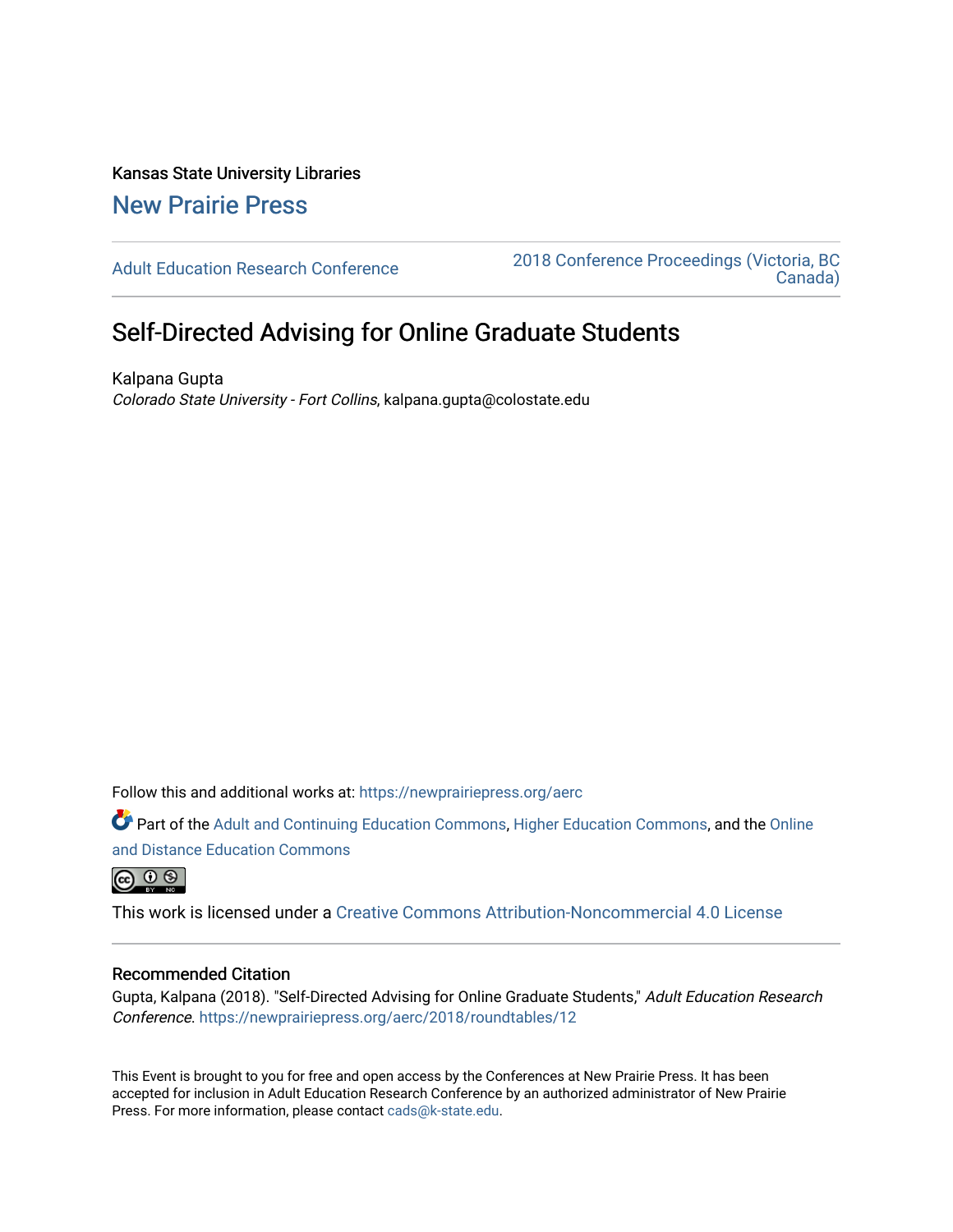# **Self-Directed Advising for Online Graduate Students**

Kalpana Gupta Colorado State University

**Abstract:** Self-directed advising provides advisees and advisors to take active roles in the advising process. The use of self-directed advising empowers online graduate students in several ways and makes advising a less prescriptive process.

**Keywords:** self-directed, advising, online education

## **The Need for Advising Online Graduate Students**

As the first two decades in the new millennium come to a close, the concept of advising distance graduate adult learners still plagues the academy. Advising is an important component during one's academic life and provides a support network for students that connects them to campus resources, faculty, and their peers. At this time, the literature in advising college students has slowly started to transition from residential and traditional-aged students to distance education and the adult student (Bland, 2003; Ohrablo, 2014; Steele, 2005) . Advising practices have evolved by using multiple approaches and models, and new technology provides students with access to information about their academic progress, their programs, and opportunities for other learning experiences without that knowledge coming solely from their advisor. However, advising adult students engaged in graduate-level distance learning still runs the risk of being conducted in a prescriptive manner and students can often feel disconnected (Ohrablo, 2014).

#### **The Value of Developing a Self- Directed Advising Model**

Younis and Salman (2006) encouraged educational institutions to review their advising practices and services to become meaningful interactions that blend human interaction, enrich student experiences, automate technical content (i.e., program requirements, institution expectations, etc.), honor students' time, and lessen the power and control that is often perceived as the advisor's role. Students enrolled in both graduate level studies and at a distance can benefit from these aforementioned recommendations. The following self-directed model of advising incorporates Younis and Salman's recommendations provide the national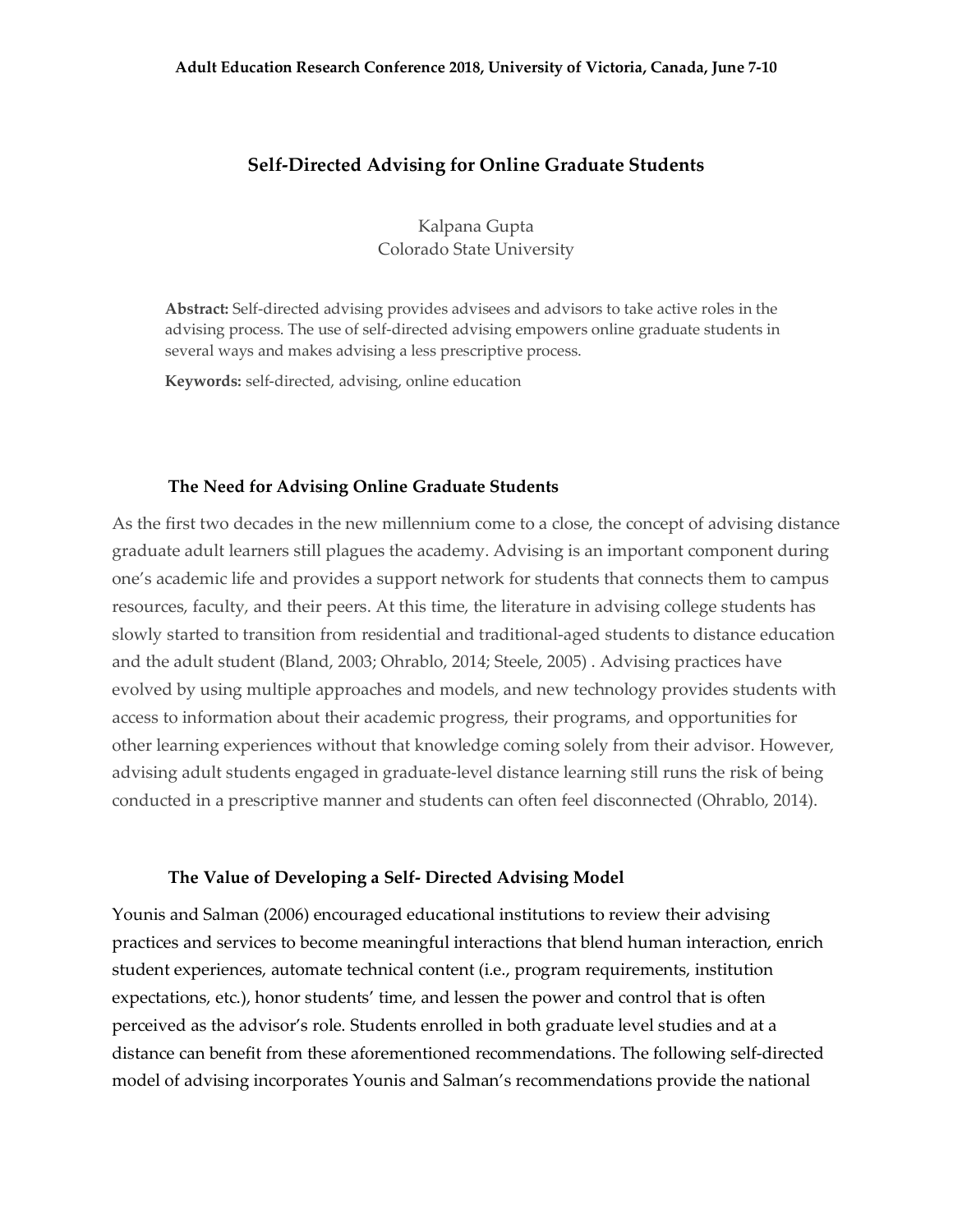academic community with best practices that can be beneficial for advising student populations other than traditional on-campus and undergraduate students.

Knowles (1975) described self-directed learning as:

a process in which individuals take initiative, with or without the help of others, in diagnosing their learning needs, formulating learning goals, identifying human and material resources for learning, choosing and implementing appropriate learning strategies and evaluating learning outcomes. (p.18)

From this definition, it is safe to assume learners would have to engage in certain behaviors to be considered self-directed. These behaviors would require skills such as decision making, inquiry, and self-evaluation practices. To display these behaviors, the learners must not only have confidence in their abilities but develop an internal locus of control. The proposed self-directed advising model is different from other models in that it seeks to (1) help distance students feel more connected with their peers, faculty, and services offered by the University; (2) provide opportunities for advisees to develop self-directed skills and behaviors that are transferable in real-world contexts, and (3) allow faculty advisors to be mentors rather than transaction agents.

The advising model was converted from a conceptual framework to an interactive online tool for all advisees. The interactive tool, also referred to as the self-directed advising portal, incorporates the information that advisees will need from the time of starting the program to degree completion. This includes program expectations, university services, registration information, self-assessments of self-directed behaviors and skills, goal setting, and forum discussions. The portal is accessible for all advisees to use throughout the program. Essentially, advisees are empowered to make decisions regarding their course planning and how they use the portal and are encouraged to take an active role within the advising process.

#### **Phases of Implementation and Next Steps**

A pilot program is currently in progress and is scheduled to continue through the end of the 2018-19 academic year. Data will be gathered and analyzed following the first academic year (2017-2018) and the subsequent academic year (2018-2019). Data collection and analysis will include (a) student evaluations on their experiences with the advising model; (b) faculty advisors' evaluations of the process; and (c) analytics that track usage of the interactive online portal. In the true spirit of action research, reflection will be based on examination of the evidence from multiple perspectives in order to improve advising practices for the program and the institution, and revisions will occur as deemed necessary. The recommendations will inform